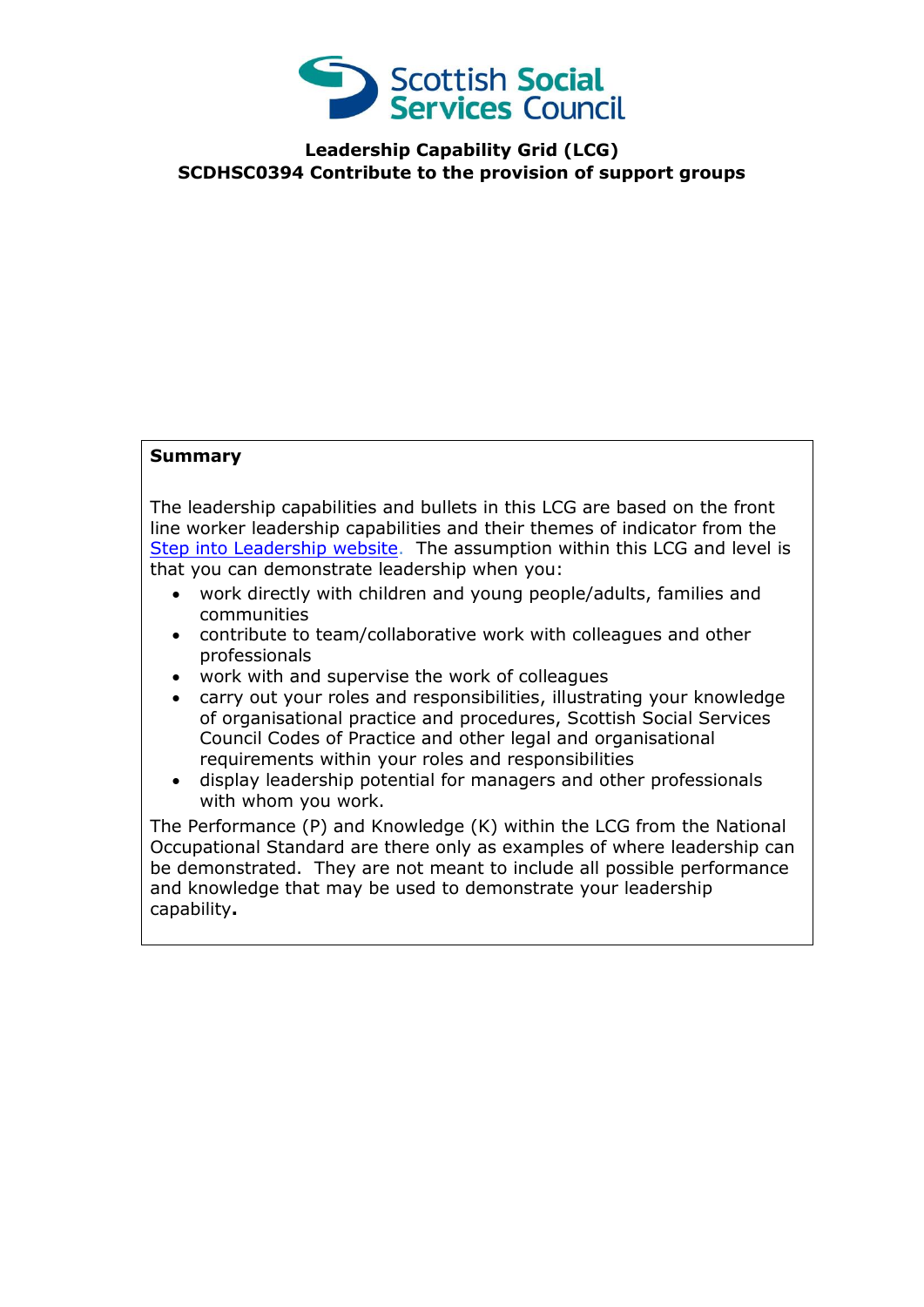

## **Leadership Capability Grid (LCG) SCDHSC0394 Contribute to the provision of support groups**

| Leadership<br>capabilities         | When contributing to the provision of support groups you can<br>demonstrate leadership capabilities by:                                                                                                                                                                                                                                                                                                                                                                                                                                                                                                                                                                                                                                                                                                                                                                                                                                                                    |
|------------------------------------|----------------------------------------------------------------------------------------------------------------------------------------------------------------------------------------------------------------------------------------------------------------------------------------------------------------------------------------------------------------------------------------------------------------------------------------------------------------------------------------------------------------------------------------------------------------------------------------------------------------------------------------------------------------------------------------------------------------------------------------------------------------------------------------------------------------------------------------------------------------------------------------------------------------------------------------------------------------------------|
| <b>Vision</b>                      | Providing a vision for those with whom you work and your organisation<br>when you:<br>• See how best to make a difference when providing active support for<br>individuals when promoting existing and forming and evaluating support<br>groups <sup>1</sup> (P4-12,14,17-29; K1-5,11,16,24-25,35-40)<br>Communicate and promote ownership of the vision when providing<br>active support for individuals when promoting existing and forming and<br>evaluating support groups (P4-12,14,17-29; K1-5,11,16,24-25,35-40),<br>seeking expertise (P15; K20), working with others (P1,3-4,7) and<br>evaluation $(P6, 16, 28)$<br>Promote social service values through active participation and<br>personalisation (P4-12,14,17-29; K1-5,11,16,24-25,35-40) and<br>working with others $(P1, 3-4, 7, 15)$<br>See the bigger picture when demonstrating knowledge and practice of<br>organisational, local and national policies and procedures (All P; K6,8-9,<br>26-27,32-34) |
| Self-<br>leadership                | Displaying self leadership when you:<br>• Demonstrate and adapt leadership when contributing to the provision of<br>support groups (All $P$ ; K23,35-40)<br>Improve own leadership by seeking further expertise ( $P15$ ; K20),<br>through evaluation ( $P6,16,28$ ) and self reflection ( $K23$ )<br>• Take intelligent risks when contributing to the provision of support<br>groups (P25,27,29-30; K26-31,35-40)<br>• Demonstrate and promote resilience (All P; K3,4,19,30,35-40)<br>• Challenge discrimination and oppression (P26; K1,4,30,35-40)                                                                                                                                                                                                                                                                                                                                                                                                                    |
| <b>Motivating</b><br>and inspiring | Motivating and inspiring others when you:<br>• Inspire people by personal example $(P4-12, 14, 17-29; K14-20, 35-40)$<br>• Recognise and value the contribution of others ( $P4-12,14,17-29$ ; K9-<br>10, 20, 37, 35-40)<br>• Support the creation of a learning and performance culture (P4-12,14,<br>17-29; K16-20,23,35-40)                                                                                                                                                                                                                                                                                                                                                                                                                                                                                                                                                                                                                                             |
| <b>Empowering</b>                  | Empowering people when you:<br>Enable leadership at all levels (P4-12,14,17-29; K8-9,16-20,35-40)<br>Support the creation of a knowledge and management (P4-12,14,17-<br>29; K16-20,23,35-40)<br>Promote professional autonomy (P4-12,14,17-29; K16-20,23-25,35-40)<br>Involve people in development and improvement (P4-12,14,17-29;<br>$K16-20,35-40)$                                                                                                                                                                                                                                                                                                                                                                                                                                                                                                                                                                                                                   |

<sup>1</sup> As the NOS is related to support groups active support within this LCG relates to the support group members as individuals and to the individuals seeking to join the group

-